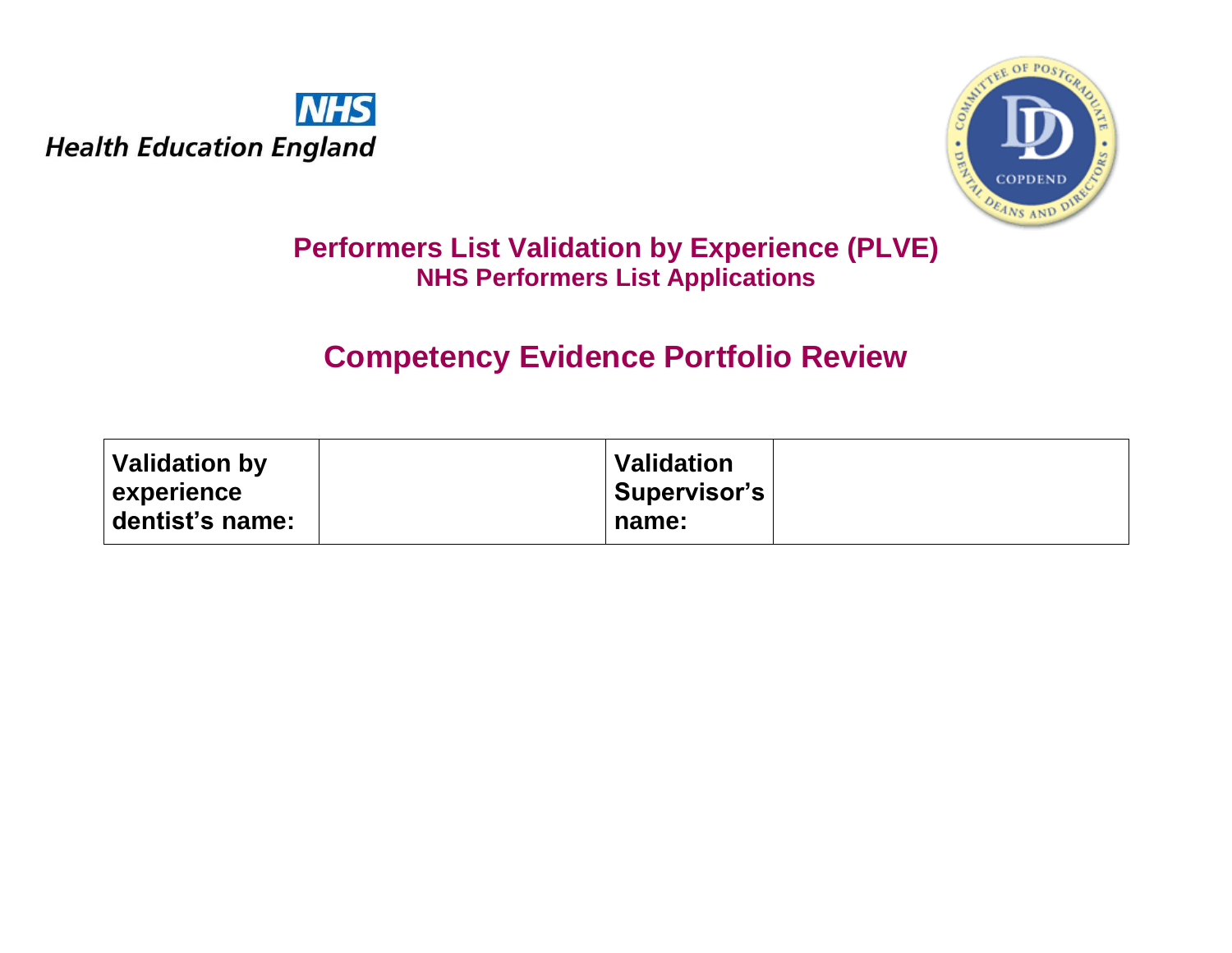|     | Domain - Professionalism                                                                                   |                                                                                                                                                  |   |                |                 |
|-----|------------------------------------------------------------------------------------------------------------|--------------------------------------------------------------------------------------------------------------------------------------------------|---|----------------|-----------------|
|     |                                                                                                            |                                                                                                                                                  |   | <b>Present</b> | <b>Comments</b> |
|     | <b>Competency</b>                                                                                          | <b>Evidence required</b>                                                                                                                         | Υ | N              |                 |
| P01 | Have an up to date<br>Personal Development<br>Plan (PDP) indicating<br>professional aims and<br>objectives | Copy of Personal Development Plan<br>with training needs identified for<br>next 12 months after PLVE period<br>Reflective log of recent training |   |                |                 |
| P02 | Aware of and understand<br>the requirements of the<br><b>GDC</b> document<br>"Standards for the Dental     | Evidence of tutorial signed by VS or<br>attendance at HEE Local Office<br>approved course on GDC<br>requirements,                                |   |                |                 |
|     | Team"                                                                                                      | Signed reflective commentary<br>demonstrating understanding of the<br>requirements                                                               |   |                |                 |
| P03 | Understand practice-based<br>NHS complaints<br>procedures                                                  | Copy of practice NHS complaints<br>procedure                                                                                                     |   |                |                 |
|     |                                                                                                            | Anonymised copy of complaint (if<br>available) and response                                                                                      |   |                |                 |
|     |                                                                                                            | Evidence of tutorial signed by VS or<br>attendance at HEE Local Office<br>approved course on NHS complaint<br>management                         |   |                |                 |
|     |                                                                                                            | Signed reflective commentary<br>demonstrating understanding of<br>NHS complaints management                                                      |   |                |                 |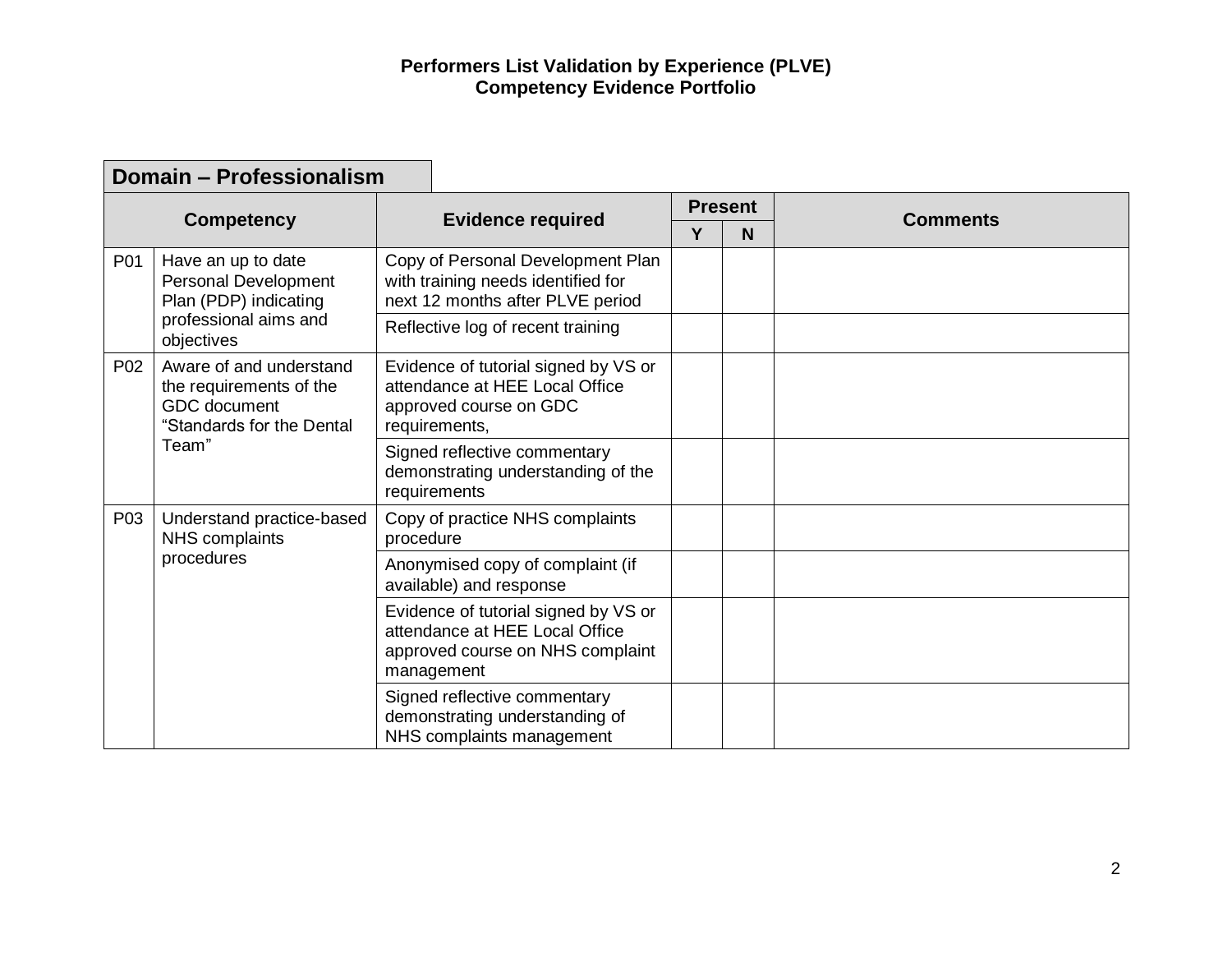┑

|     | <b>Domain - Professionalism (continued)</b>                                |                                                                                    |                                                                    |                |   |                 |
|-----|----------------------------------------------------------------------------|------------------------------------------------------------------------------------|--------------------------------------------------------------------|----------------|---|-----------------|
|     |                                                                            |                                                                                    |                                                                    | <b>Present</b> |   |                 |
|     | <b>Competency</b>                                                          |                                                                                    | <b>Evidence required</b>                                           | Υ              | N | <b>Comments</b> |
| P04 | Work with patients and<br>colleagues demonstrating                         | survey (questionnaires)                                                            | Results of NHS patient satisfaction                                |                |   |                 |
|     | courtesy and professional<br>integrity                                     | Signed reflective commentary<br>survey results                                     | demonstrating learning from the                                    |                |   |                 |
|     |                                                                            | and staff (minimum of 8 where<br>possible)                                         | Summary of multi-source feedback<br>(MSF) outcomes from colleagues |                |   |                 |
|     |                                                                            | Signed reflective commentary<br>feedback outcomes                                  | demonstrating learning from the                                    |                |   |                 |
|     |                                                                            | Practice appraisal outcomes                                                        |                                                                    |                |   |                 |
| P05 | Knowledge and<br>understanding of Clinical<br><b>Audit and Peer Review</b> | Evidence of NHS-based audit<br>and/or peer review experience<br>during PLVE period |                                                                    |                |   |                 |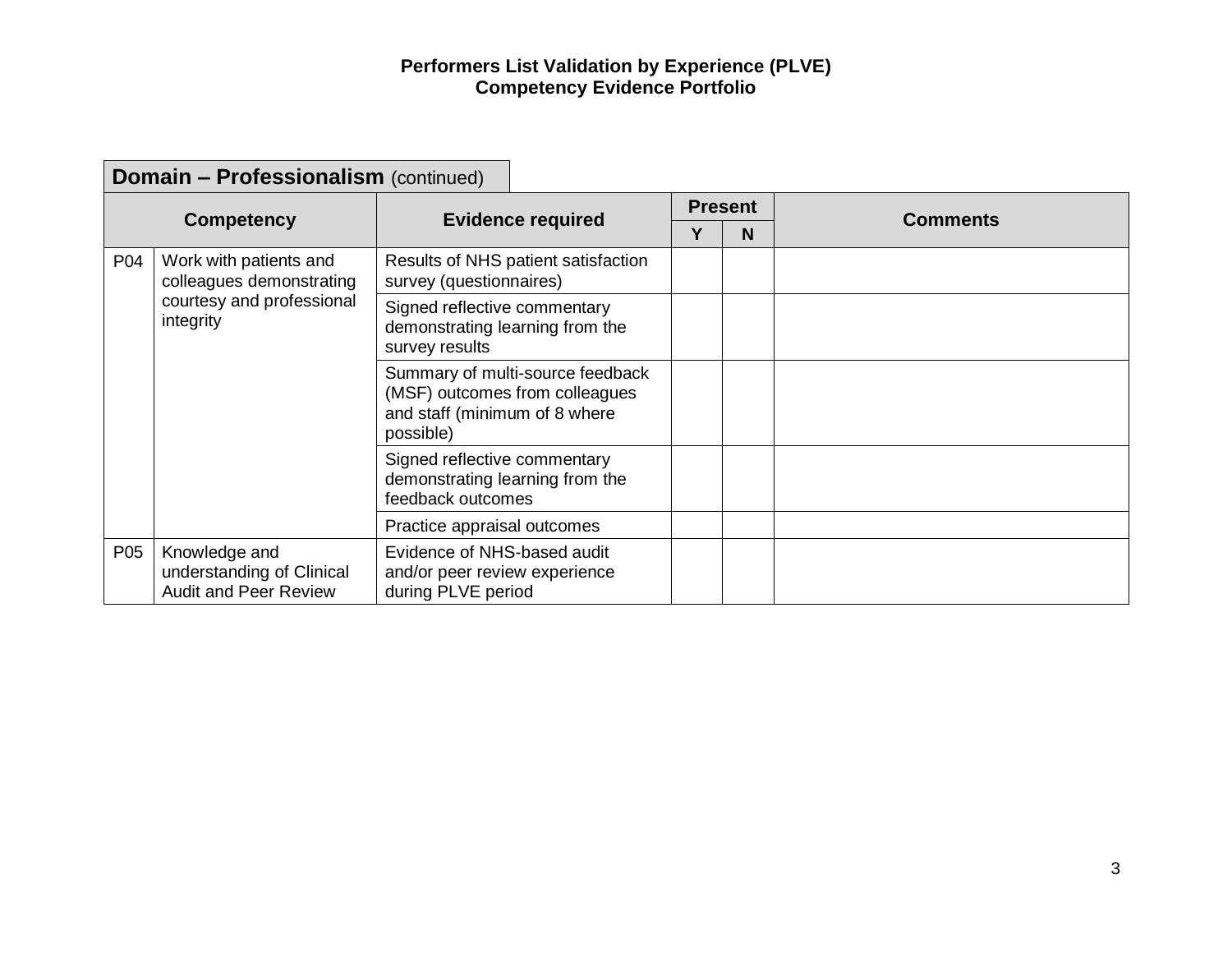$\overline{\phantom{0}}$ 

|                                                                                      | <b>Domain - Professionalism (continued)</b> |                                                                                                                                                                                                                                                                                          |                                       |   |                 |  |  |  |  |
|--------------------------------------------------------------------------------------|---------------------------------------------|------------------------------------------------------------------------------------------------------------------------------------------------------------------------------------------------------------------------------------------------------------------------------------------|---------------------------------------|---|-----------------|--|--|--|--|
|                                                                                      |                                             |                                                                                                                                                                                                                                                                                          | <b>Present</b>                        |   | <b>Comments</b> |  |  |  |  |
|                                                                                      | <b>Competency</b>                           | <b>Evidence required</b>                                                                                                                                                                                                                                                                 |                                       | Υ | N               |  |  |  |  |
| P06<br>Commitment to Lifelong<br>Learning and professional<br>development, including |                                             | Records of GDC required CPD for<br>previous 12 months, including<br>reflections                                                                                                                                                                                                          |                                       |   |                 |  |  |  |  |
|                                                                                      | Core CPD                                    | Evidence of participation in Core<br>CPD as required by the GDC<br>including Medical Emergencies;<br>Disinfection and Decontamination;<br>Radiography and radiation<br>Complaints handling; Early<br>detection of Oral Cancer;<br>Safeguarding children and<br>vulnerable adults level 2 | protection; Legal and ethical issues; |   |                 |  |  |  |  |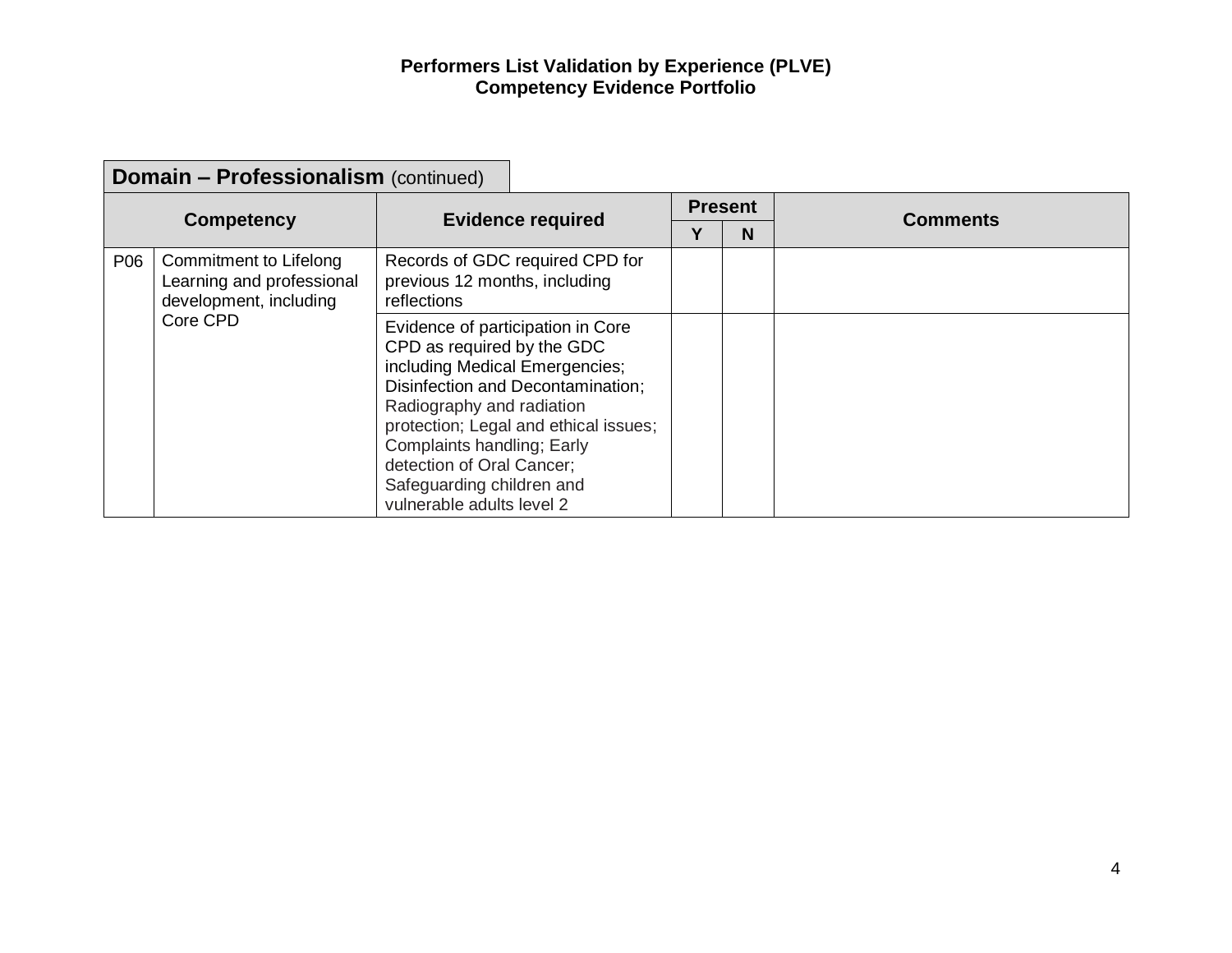$\sim$ 

|     | Domain – Management & Leadership                   |                                                                                                                                                                               |   |                |                 |
|-----|----------------------------------------------------|-------------------------------------------------------------------------------------------------------------------------------------------------------------------------------|---|----------------|-----------------|
|     |                                                    | <b>Evidence required</b>                                                                                                                                                      |   | <b>Present</b> | <b>Comments</b> |
|     | <b>Competency</b>                                  |                                                                                                                                                                               | Υ | N              |                 |
| M01 | Able to demonstrate good<br>record keeping         | Evidence of tutorial signed by the VS<br>or attendance at HEE Local Office<br>approved course on record keeping                                                               |   |                |                 |
|     |                                                    | Record keeping audit cycle<br>completed for a minimum of 21 NHS<br>patient records (on HEE Local Office<br>template, if available)                                            |   |                |                 |
|     |                                                    | Signed reflective commentary<br>demonstrating understanding of the<br>principles of good record keeping                                                                       |   |                |                 |
| M02 | Able to refer patients to<br>specialist colleagues | A minimum of two sample referral<br>letters completed by applicant<br>(anonymised), together with<br>responses from specialist (at least 1<br>in each speciality referred to) |   |                |                 |
|     |                                                    | Evidence of a tutorial on referral<br>protocols and writing referral letters                                                                                                  |   |                |                 |
|     |                                                    | Signed reflective commentary<br>demonstrating understanding of the<br>principles of referrals                                                                                 |   |                |                 |

## **Domain – Management & Leadership**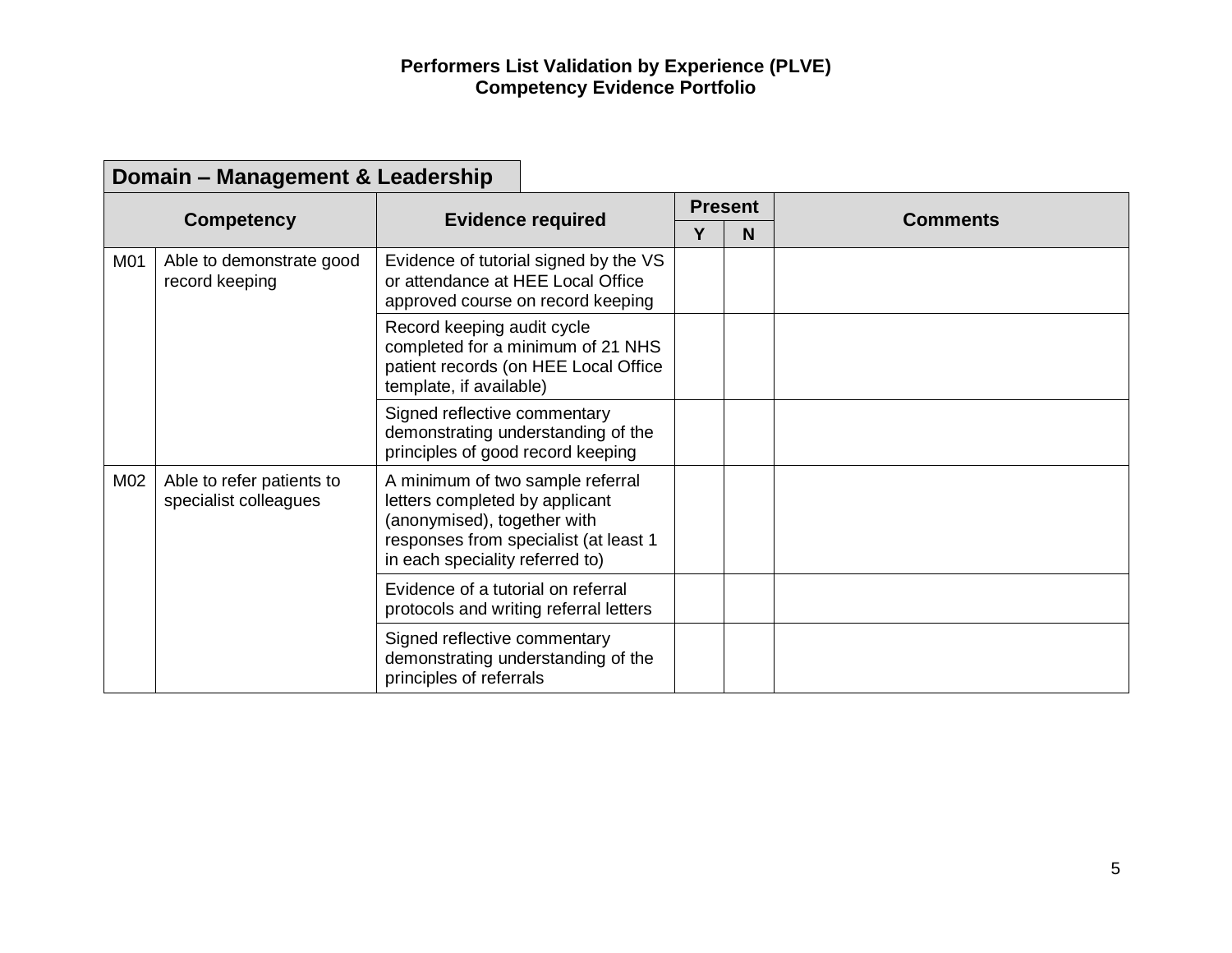|     | <b>Domain - Management &amp; Leadership (continued)</b>                                                                  |                                                                                                                                      |                |   |                 |  |  |  |
|-----|--------------------------------------------------------------------------------------------------------------------------|--------------------------------------------------------------------------------------------------------------------------------------|----------------|---|-----------------|--|--|--|
|     |                                                                                                                          | <b>Evidence required</b>                                                                                                             | <b>Present</b> |   |                 |  |  |  |
|     | <b>Competency</b>                                                                                                        |                                                                                                                                      | Y              | N | <b>Comments</b> |  |  |  |
| M03 | Able to prescribe drugs /<br>therapeutics for patients<br>safely and with<br>knowledge of potential<br>drug interactions | Copy of practice NHS drug prescribing<br>protocols                                                                                   |                |   |                 |  |  |  |
|     |                                                                                                                          | Evidence of tutorial signed by VS or<br>attendance at HEE Local Office<br>approved course on prescribing and<br>drug interactions,   |                |   |                 |  |  |  |
|     |                                                                                                                          | Signed reflective commentary<br>demonstrating understanding of the<br>protocols                                                      |                |   |                 |  |  |  |
|     |                                                                                                                          | Sample of anonymised NHS patient<br>records demonstrating ability to<br>prescribe appropriately                                      |                |   |                 |  |  |  |
|     |                                                                                                                          | Certificated completion of Dental<br><b>SCRIPT training resource</b><br>http://hee3cpd.dentalprescriber.org/login                    |                |   |                 |  |  |  |
| M04 | Appropriate training in up<br>to date IRMER<br>regulations and Radiation<br>Protection                                   | Evidence of attendance at IRMER or<br>equivalent radiological training within<br>past five years (5 hours verifiable CPD<br>minimum) |                |   |                 |  |  |  |
|     |                                                                                                                          | Signed reflective commentary<br>demonstrating understanding of the<br>regulations and procedures of dental<br>radiology              |                |   |                 |  |  |  |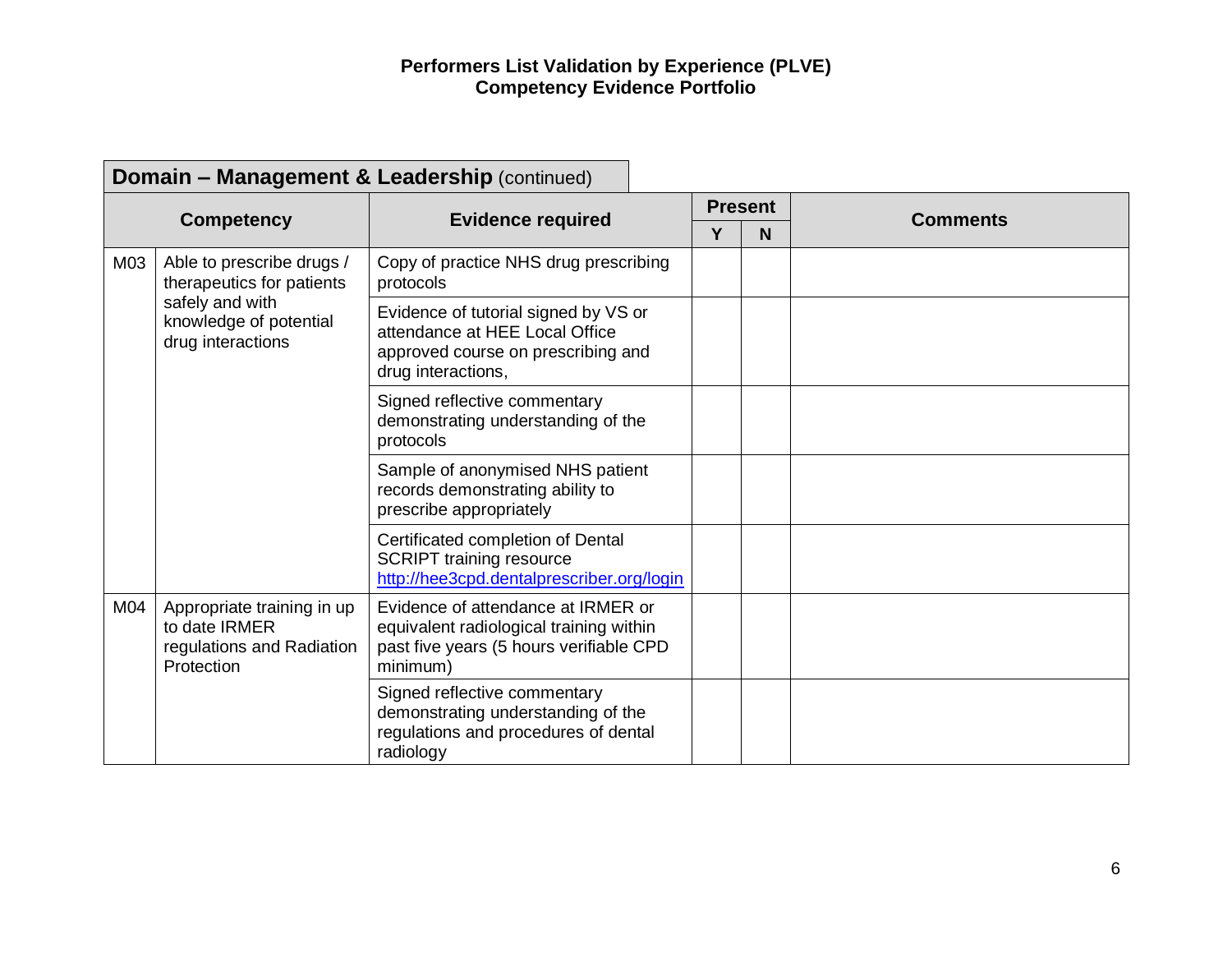|     |                                                                 | <b>Domain - Management &amp; Leadership (continued)</b>                                                                   |  |                |                 |
|-----|-----------------------------------------------------------------|---------------------------------------------------------------------------------------------------------------------------|--|----------------|-----------------|
|     |                                                                 |                                                                                                                           |  | <b>Present</b> | <b>Comments</b> |
|     | <b>Competency</b>                                               | <b>Evidence required</b>                                                                                                  |  | N.             |                 |
| M05 | Knowledge of Cross<br><b>Infection Control</b>                  | Copy of practice infection control<br>procedures                                                                          |  |                |                 |
|     | procedures to HTM 01-05<br>standards                            | Signed reflective commentary<br>demonstrating understanding of<br>infection control procedures                            |  |                |                 |
| M06 | Knowledge of H&S<br>policies and regulations<br>including COSHH | Copy of practice Health & Safety<br>policy                                                                                |  |                |                 |
|     |                                                                 | Signed reflective commentary<br>demonstrating understanding of<br>Health & Safety principles and<br>requirements          |  |                |                 |
|     |                                                                 | Copy of practice COSHH statements                                                                                         |  |                |                 |
|     |                                                                 | Signed reflective commentary<br>demonstrating understanding of the<br><b>COSHH</b> regulations                            |  |                |                 |
|     |                                                                 | Evidence of tutorial or attendance at<br>HEE Local Office approved course<br>on Health & Safety and COSHH<br>requirements |  |                |                 |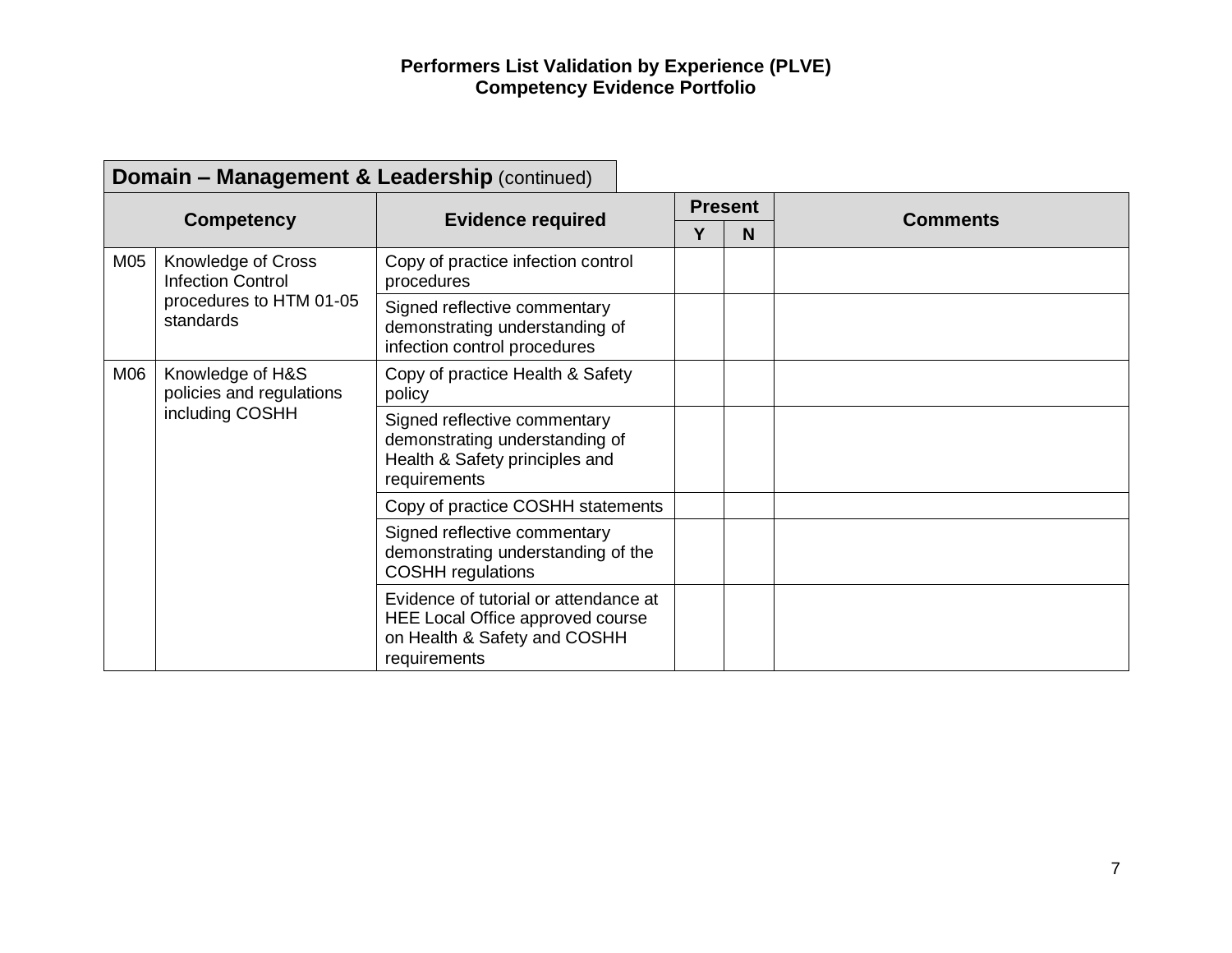|     | <b>Domain - Management &amp; Leadership (continued)</b>                |                                                                                                                                   |   |                |                 |  |  |  |  |
|-----|------------------------------------------------------------------------|-----------------------------------------------------------------------------------------------------------------------------------|---|----------------|-----------------|--|--|--|--|
|     |                                                                        |                                                                                                                                   |   | <b>Present</b> | <b>Comments</b> |  |  |  |  |
|     | <b>Competency</b>                                                      | <b>Evidence required</b>                                                                                                          | Υ | N              |                 |  |  |  |  |
| M07 | Awareness of NHS<br>regulations in providing<br>treatment for patients | Evidence of previous experience in<br>NHS primary care dentistry since<br>April 2006 (if applicable)                              |   |                |                 |  |  |  |  |
|     |                                                                        | Evidence of attendance at a HEE<br>Local Office approved NHS dentistry<br>induction programme or equivalent<br>training           |   |                |                 |  |  |  |  |
|     |                                                                        | Evidence of tutorial signed by VS or<br>attendance at HEE Local Office<br>approved course on NHS<br>regulations,                  |   |                |                 |  |  |  |  |
| M08 | Understanding of<br><b>Employment and Contract</b><br>Law in UK        | Copy of the practice employment<br>contract/associate agreement                                                                   |   |                |                 |  |  |  |  |
|     |                                                                        | Signed reflective commentary<br>demonstrating understanding of the<br>basic principles of relevant<br>employment and contract law |   |                |                 |  |  |  |  |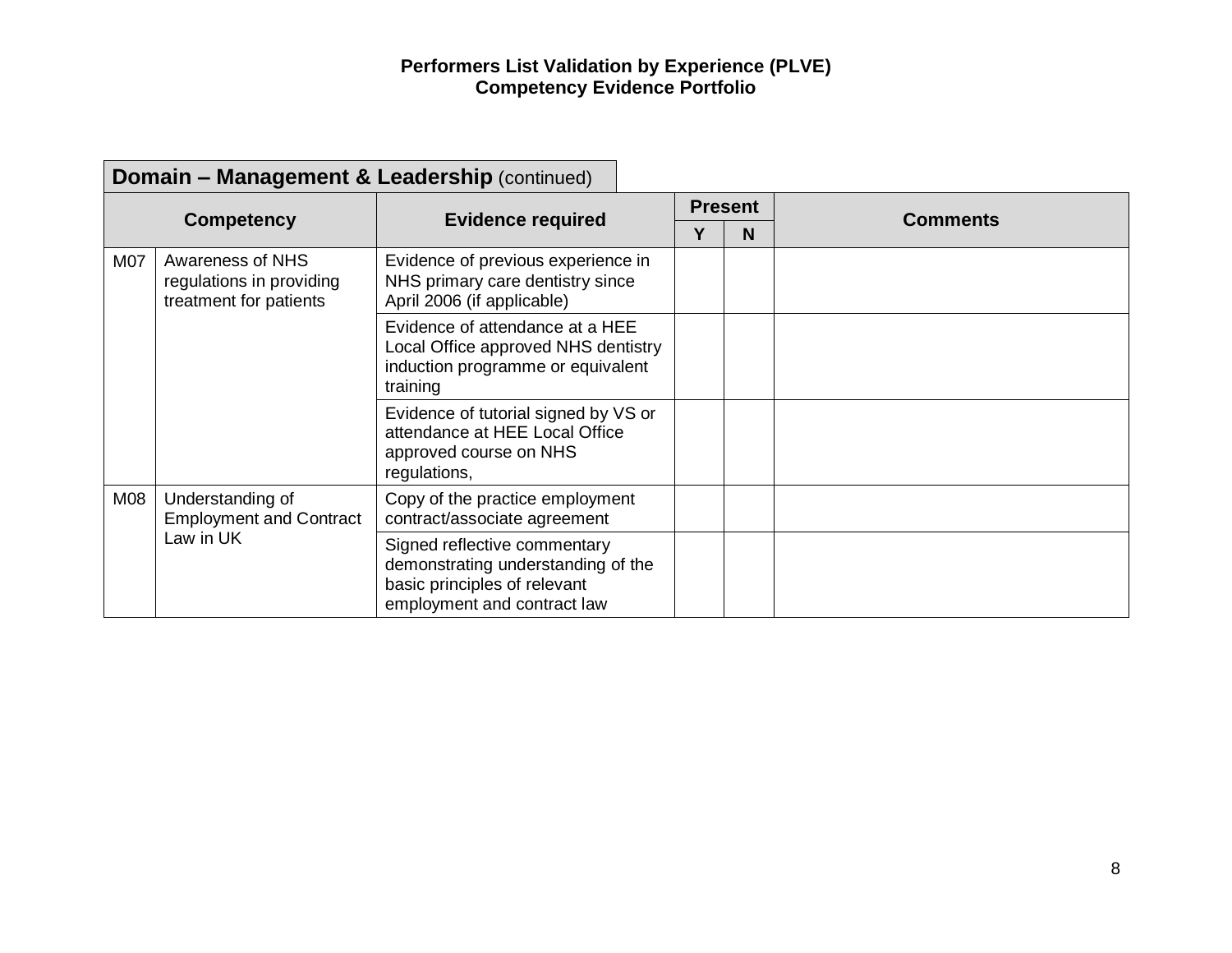|     | <b>Domain - Management &amp; Leadership (continued)</b>                                                                             |                                                                                                                     |                |   |                 |  |  |  |  |
|-----|-------------------------------------------------------------------------------------------------------------------------------------|---------------------------------------------------------------------------------------------------------------------|----------------|---|-----------------|--|--|--|--|
|     |                                                                                                                                     |                                                                                                                     | <b>Present</b> |   | <b>Comments</b> |  |  |  |  |
|     | <b>Competency</b>                                                                                                                   | <b>Evidence required</b>                                                                                            | Υ              | N |                 |  |  |  |  |
| M09 | Ability to recognise and<br>deal with medical                                                                                       | Copy of CPR training certificate<br>within the previous 12 months                                                   |                |   |                 |  |  |  |  |
|     | emergencies in the Dental<br>Practice                                                                                               | Copy of practice emergency drug<br>protocol                                                                         |                |   |                 |  |  |  |  |
|     |                                                                                                                                     | Signed reflective commentary<br>demonstrating understanding of the<br>principles of managing medical<br>emergencies |                |   |                 |  |  |  |  |
| M10 | Knowledge of current<br>Safeguarding Children and<br>Vulnerable Adults level 2<br>requirements and their<br>application in practice | Copy of the practice Safeguarding<br>policy                                                                         |                |   |                 |  |  |  |  |
|     |                                                                                                                                     | Evidence of tutorial on Safeguarding<br>signed by VS                                                                |                |   |                 |  |  |  |  |
|     |                                                                                                                                     | Signed reflective commentary<br>demonstrating understanding of the<br>principles of Safeguarding                    |                |   |                 |  |  |  |  |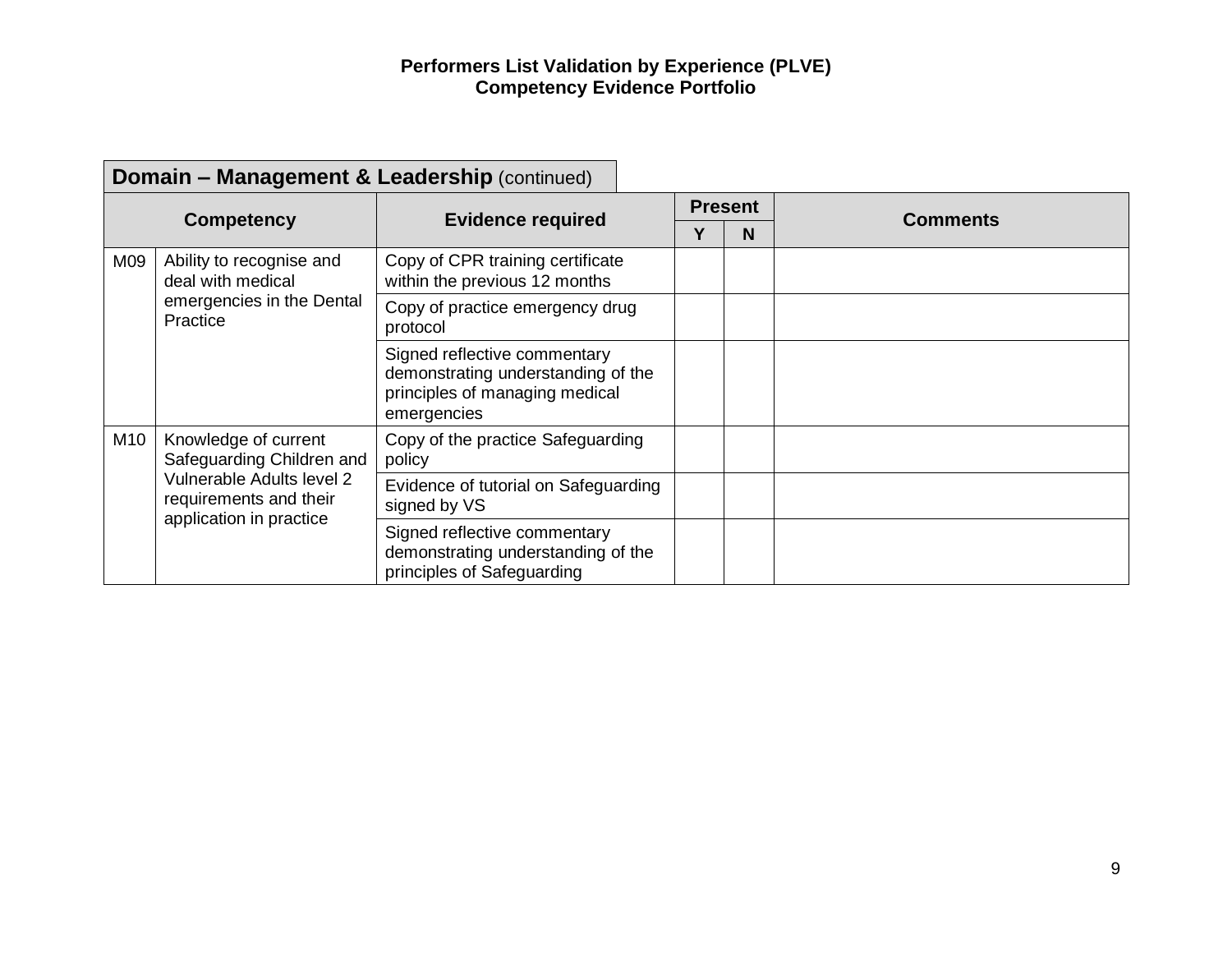г

┑

|                   | <b>Domain: Clinical</b>                       |                                                                                                                                                                                                                         |                |   |                 |
|-------------------|-----------------------------------------------|-------------------------------------------------------------------------------------------------------------------------------------------------------------------------------------------------------------------------|----------------|---|-----------------|
| <b>Competency</b> |                                               |                                                                                                                                                                                                                         | <b>Present</b> |   |                 |
|                   |                                               | <b>Evidence required</b>                                                                                                                                                                                                | Υ              | N | <b>Comments</b> |
| CL <sub>01</sub>  | Understanding and<br>Experience of Working in | Clinical portfolio for the training<br>period, signed by VS                                                                                                                                                             |                |   |                 |
|                   | <b>NHS Primary Care</b><br>Dentistry.         | Signed VS's Structured Report on<br>competence progression                                                                                                                                                              |                |   |                 |
|                   |                                               | Evidence of any Case-based<br>Discussions (CbDs) and Dental<br><b>Evaluations of Performance</b><br>(ADEPTs) identified in the Action<br>Plan and undertaken during the<br>PLVE Period and of learning from<br>outcomes |                |   |                 |
|                   |                                               | Evidence of tutorials and attendance<br>at HEE Local Office approved<br>courses on clinical elements<br>identified in the PDP and/or by the<br><b>HEE Local Office</b>                                                  |                |   |                 |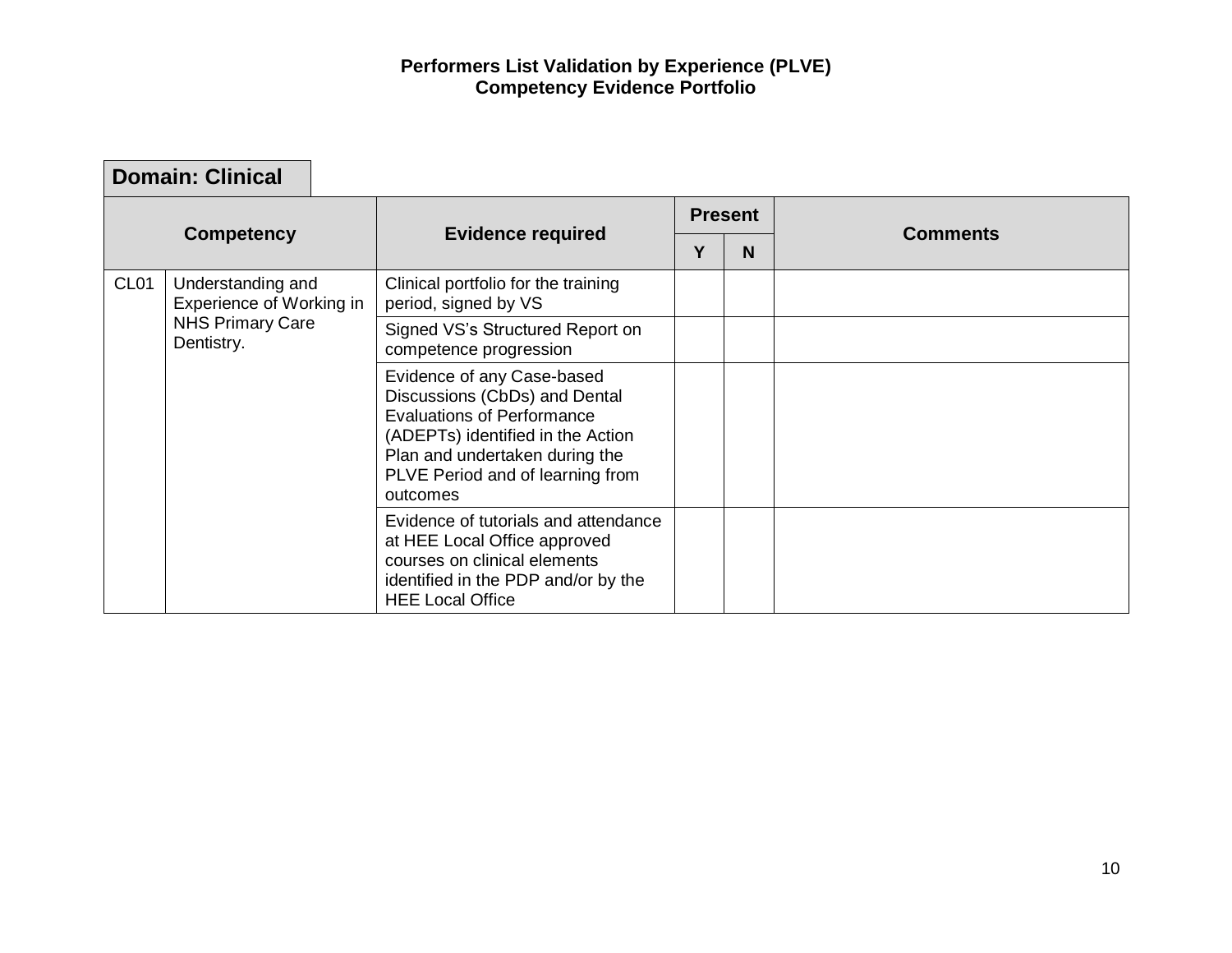| <b>Domain: Clinical (continued)</b> |                                            |  |                                                                                                                                                               |                |   |                 |
|-------------------------------------|--------------------------------------------|--|---------------------------------------------------------------------------------------------------------------------------------------------------------------|----------------|---|-----------------|
|                                     |                                            |  |                                                                                                                                                               | <b>Present</b> |   |                 |
|                                     | <b>Competency</b>                          |  | <b>Evidence required</b>                                                                                                                                      |                | N | <b>Comments</b> |
| <b>CL</b><br>02                     | Patient examination &<br>diagnosis         |  | A minimum of five samples of patient<br>assessments (anonymised)<br>demonstrating a broad range of<br>diagnostic skills                                       |                |   |                 |
|                                     |                                            |  | Signed reflective commentary<br>demonstrating understanding of the<br>principles of patient examination and<br>diagnosis                                      |                |   |                 |
|                                     | Treatment planning &<br>patient management |  | A minimum of five samples of patient<br>treatment plans (anonymised)<br>demonstrating a broad range of<br>treatment planning and patient<br>management skills |                |   |                 |
|                                     |                                            |  | Signed reflective commentary<br>demonstrating understanding of the<br>principles of treatment planning and<br>patient management                              |                |   |                 |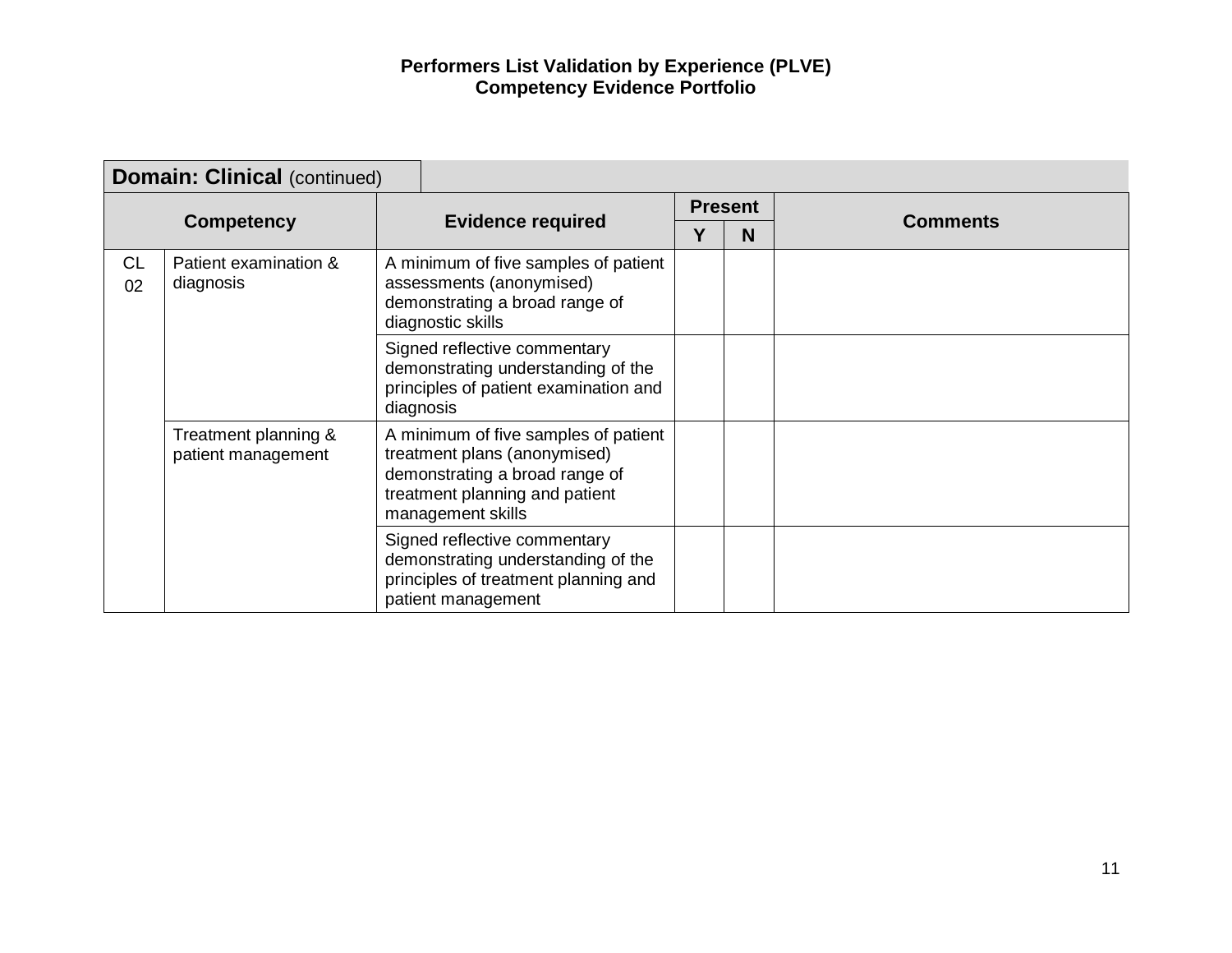|                         | <b>Domain: Clinical (continued)</b>          |                                                                                                                                                                               |                |   |                 |
|-------------------------|----------------------------------------------|-------------------------------------------------------------------------------------------------------------------------------------------------------------------------------|----------------|---|-----------------|
|                         |                                              | <b>Evidence required</b>                                                                                                                                                      | <b>Present</b> |   |                 |
|                         | <b>Competency</b>                            |                                                                                                                                                                               | Υ              | N | <b>Comments</b> |
| <b>CL</b><br>02<br>cont | Health promotion & disease<br>prevention     | Summary NHS BSA data<br>(anonymised) demonstrating the<br>performance of preventative<br>procedures to conserve tooth<br>structure, prevent dental disease<br>and oral health |                |   |                 |
|                         |                                              | Signed reflective commentary<br>demonstrating understanding of<br>the principles of health promotion<br>and disease prevention                                                |                |   |                 |
|                         |                                              | Audit demonstrating compliance<br>with the national toolkit 'Delivering<br><b>Better Oral Health'</b>                                                                         |                |   |                 |
|                         | Dental emergencies                           | Summary NHS BSA data<br>(anonymised) demonstrating<br>experience in the management of<br>dental emergencies                                                                   |                |   |                 |
|                         | Local anaesthesia, pain &<br>anxiety control | Signed reflective commentary<br>demonstrating understanding of<br>the principles of appropriate<br>management of pain control and<br>anxiety in patients                      |                |   |                 |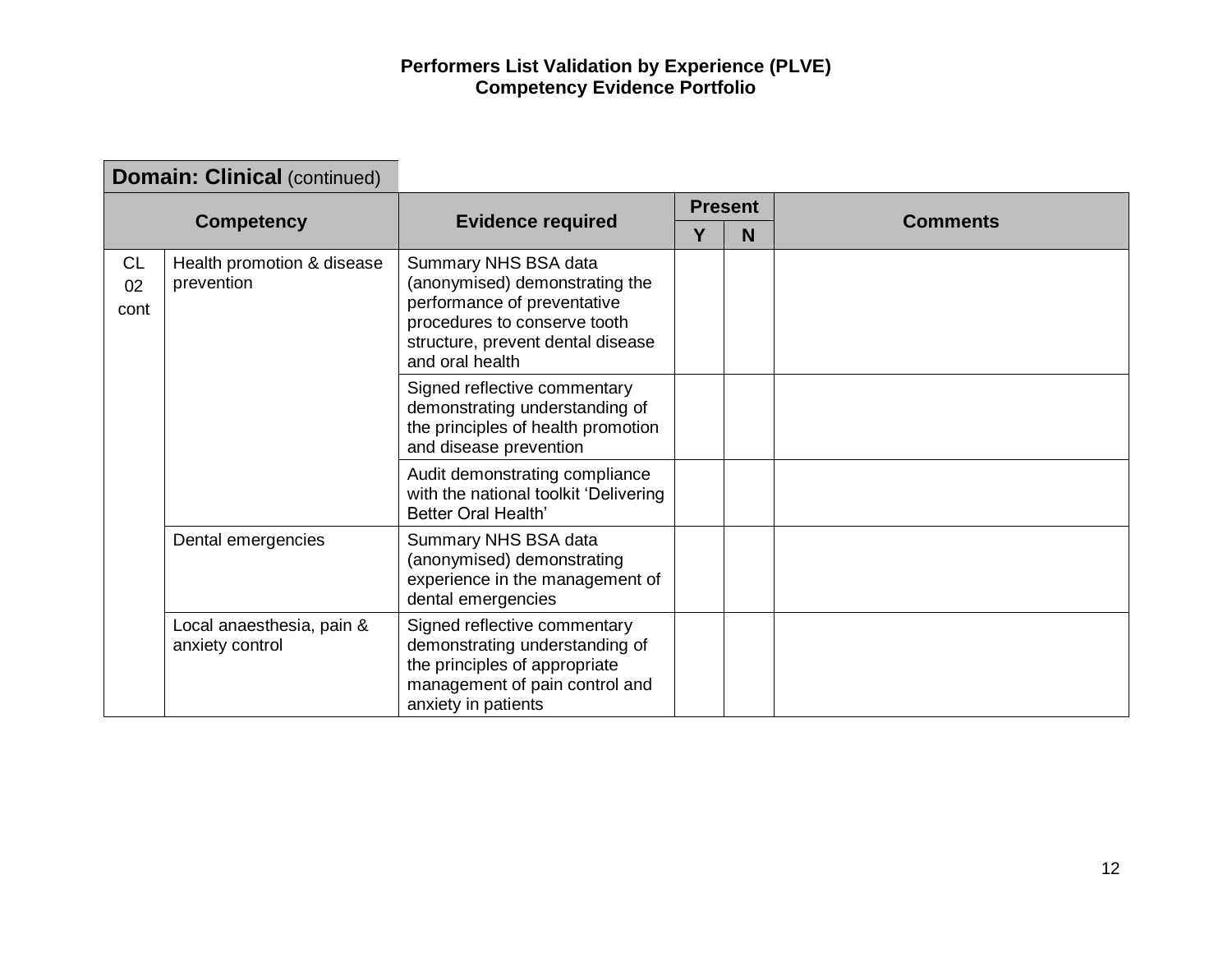| <b>Domain: Clinical (continued)</b> |                                           |                                                                                                                                                                           |  |                |                 |
|-------------------------------------|-------------------------------------------|---------------------------------------------------------------------------------------------------------------------------------------------------------------------------|--|----------------|-----------------|
| <b>Competency</b>                   |                                           | <b>Evidence required</b>                                                                                                                                                  |  | <b>Present</b> | <b>Comments</b> |
| CL <sub>02</sub><br>cont            | Periodontal therapy &<br>management       | A minimum of five samples of<br>patient treatment records<br>(anonymised) demonstrating<br>appropriate management of<br>periodontal conditions in patients                |  |                |                 |
|                                     |                                           | Signed reflective commentary<br>demonstrating understanding of<br>the principles of periodontal<br>therapy and management                                                 |  |                |                 |
|                                     | Hard & soft tissue surgery                | A minimum of five samples of<br>patient treatment records<br>(anonymised) demonstrating<br>effective management of buried<br>roots etc.                                   |  |                |                 |
|                                     |                                           | Summary NHS BSA data<br>(anonymised) demonstrating the<br>performance of extractions on a<br>range of patient groups                                                      |  |                |                 |
|                                     | Management of the<br>developing dentition | Signed reflective commentary<br>demonstrating understanding of<br>the principles of management of<br>the developing dentition, including<br><b>IOTN</b> and other indices |  |                |                 |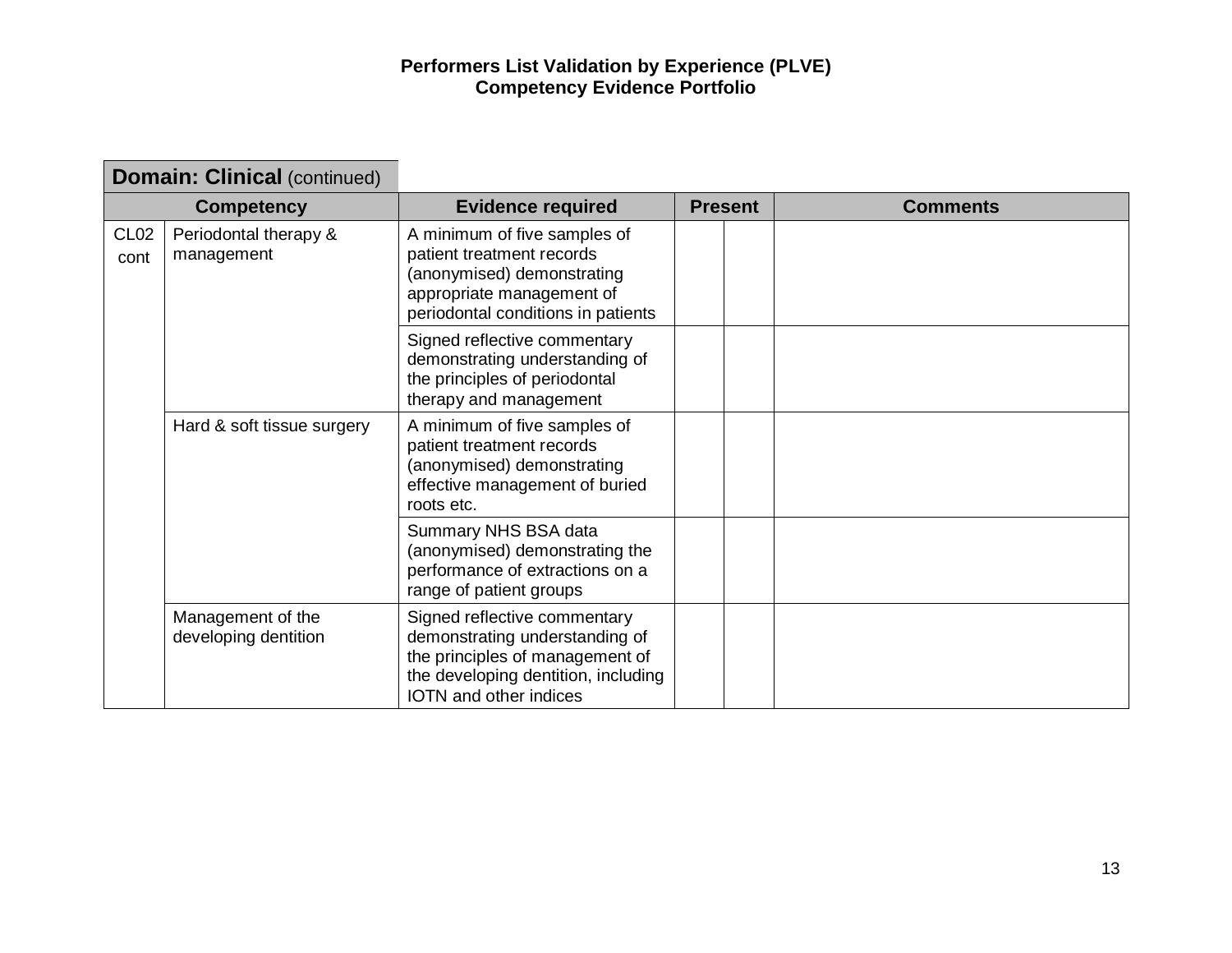| <b>Domain: Clinical (continued)</b> |                                                                                          |                                                                                                                                                                               |                |  |                 |
|-------------------------------------|------------------------------------------------------------------------------------------|-------------------------------------------------------------------------------------------------------------------------------------------------------------------------------|----------------|--|-----------------|
| <b>Competency</b>                   |                                                                                          | <b>Evidence required</b>                                                                                                                                                      | <b>Present</b> |  | <b>Comments</b> |
| CL <sub>02</sub><br>cont            | Restoration of teeth                                                                     | Summary NHS BSA data<br>(anonymised) demonstrating the<br>provision of simple and complex<br>restorative treatments (Bands 2<br>and 3) on a range of patient<br>groups        |                |  |                 |
|                                     | Replacement of teeth                                                                     | Summary NHS BSA data<br>(anonymised) demonstrating the<br>provision of a range of fixed and<br>removable prostheses, including<br>bridges, removable and complete<br>dentures |                |  |                 |
| CL <sub>03</sub>                    | Previous Experience of<br>Working in NHS Primary<br>Care Dentistry (where<br>applicable) | CV and signed reflective<br>commentary on learning achieved<br>through previous experience                                                                                    |                |  |                 |
|                                     |                                                                                          | Evidence of experience of<br>providing a broad range of<br>treatments on NHS patients                                                                                         |                |  |                 |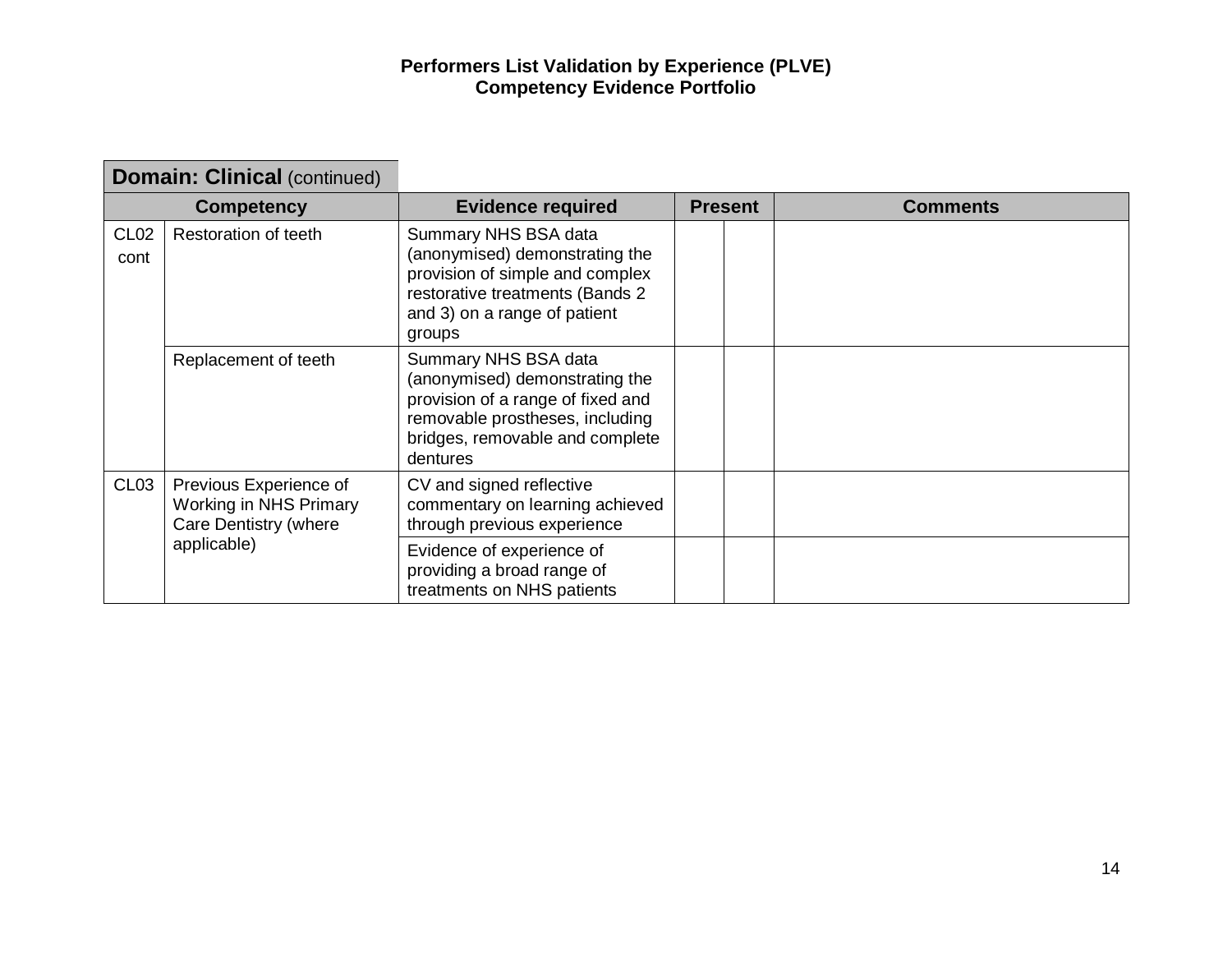| <b>Domain: Communication</b> |                                                                 |                                                                                                                        |                |   |                 |
|------------------------------|-----------------------------------------------------------------|------------------------------------------------------------------------------------------------------------------------|----------------|---|-----------------|
| <b>Competency</b>            |                                                                 | <b>Evidence required</b>                                                                                               | <b>Present</b> |   |                 |
|                              |                                                                 |                                                                                                                        | Υ              | N | <b>Comments</b> |
| CO01                         | Able to communicate<br>with patients<br>appropriately           | Results of NHS patient satisfaction<br>survey - see also Competency P04                                                |                |   |                 |
|                              |                                                                 | Evidence from DOPS undertaken at<br>the commencement of the training<br>period                                         |                |   |                 |
|                              |                                                                 | Evidence of CbDs and DEPs<br>undertaken on NHS patients during<br><b>PLVE</b> pPriod                                   |                |   |                 |
|                              |                                                                 | Signed reflective commentary<br>demonstrating understanding of the<br>importance of effective patient<br>communication |                |   |                 |
| CO02                         | Understanding of the<br>importance of Team<br>Work in Dentistry | Evidence of involvement in staff<br>training and practice meetings                                                     |                |   |                 |
|                              |                                                                 | Signed reflective commentary<br>demonstrating understanding of the<br>importance and application of team<br>working    |                |   |                 |

• **Reflective commentaries should include sufficient information to demonstrate that the applicant understands the principles of the topic and their own role and responsibilities in the context.**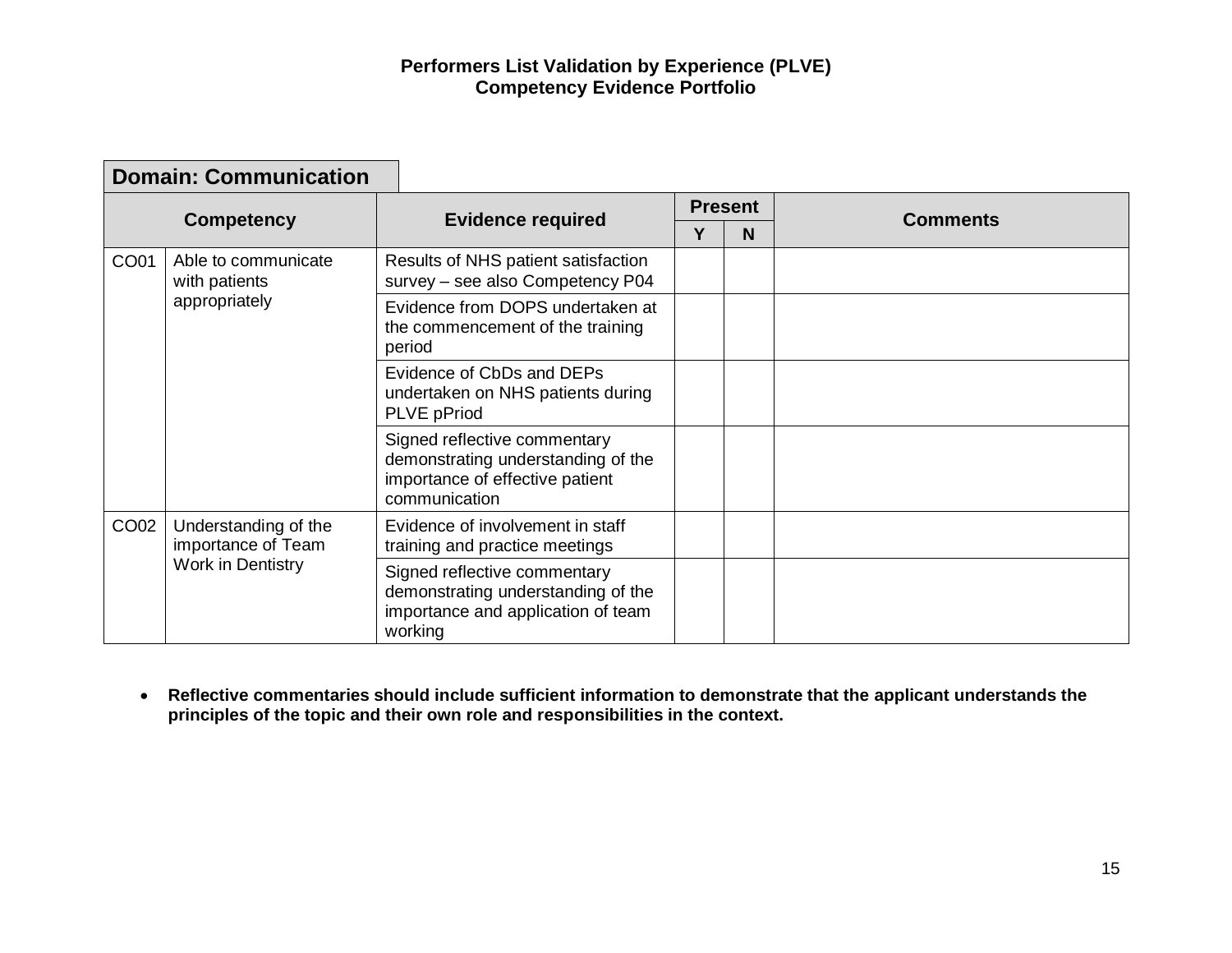| <b>Initial Review</b>              |                          |  |  |  |  |
|------------------------------------|--------------------------|--|--|--|--|
| <b>Reviewers:</b>                  |                          |  |  |  |  |
| Name:                              | <b>Signed and dated:</b> |  |  |  |  |
|                                    |                          |  |  |  |  |
|                                    |                          |  |  |  |  |
| <b>Outstanding items (if any):</b> |                          |  |  |  |  |
|                                    |                          |  |  |  |  |
|                                    |                          |  |  |  |  |
|                                    |                          |  |  |  |  |
| Feedback (if any):                 |                          |  |  |  |  |
|                                    |                          |  |  |  |  |
|                                    |                          |  |  |  |  |
|                                    |                          |  |  |  |  |